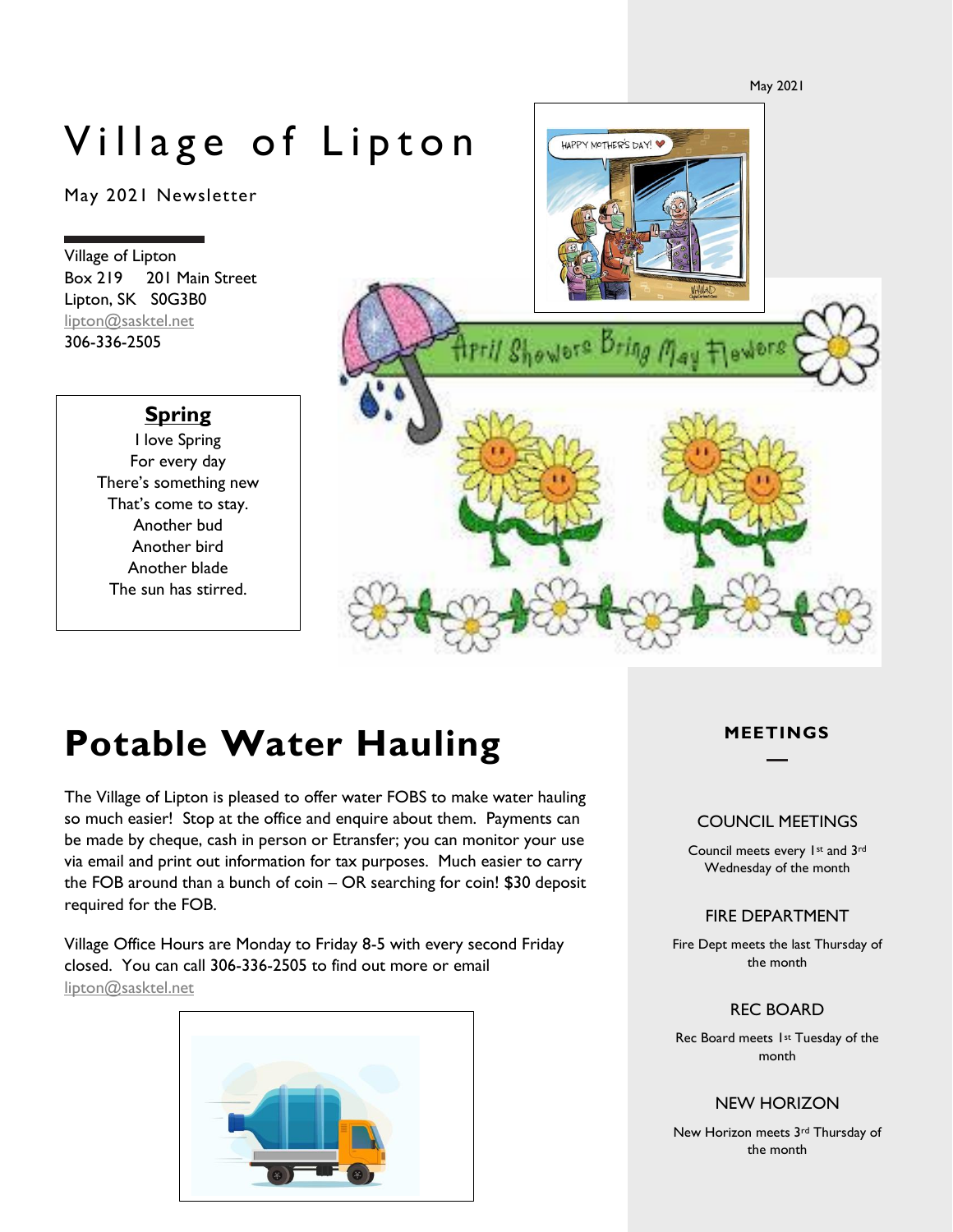# **SHA re-open plans**

The Re-Opening Roadmap includes three steps based on vaccination thresholds, vaccine availability and timing between steps. The thresholds are shown in the graphic below. (If you cannot see this graphic in your email, please click on the link above to see it on the [www.saskatchewan.ca](http://www.saskatchewan.ca/) site.



# **Around the Town**



- Water bills are sent out at the beginning of the month are due for payment by the end of the month.
- Tax notices will be created and mailed in June. The Village offers a discount of 5% on the Municipal portion up to the end of July.
- We are still accepting applications for a summer student position until May 28th.
- Booster Juice will be visiting Lipton on May 14th! They will be set up on Main Street in front of the park.
- Parking is a bit of an issue in town. Please make sure you are not blocking roads, impeding on properties and not parking 2 vehicles deep.



# **Broken Garbage Lids**

Now that the weather is nicer, we would like to ask all residents to ensure their garbage lids are repaired and attached properly. Our maintenance team runs the risk of being hurt if the lids are damaged, not attached properly, overly heavy or decayed. Please check your garbage receptacle and repair if needed.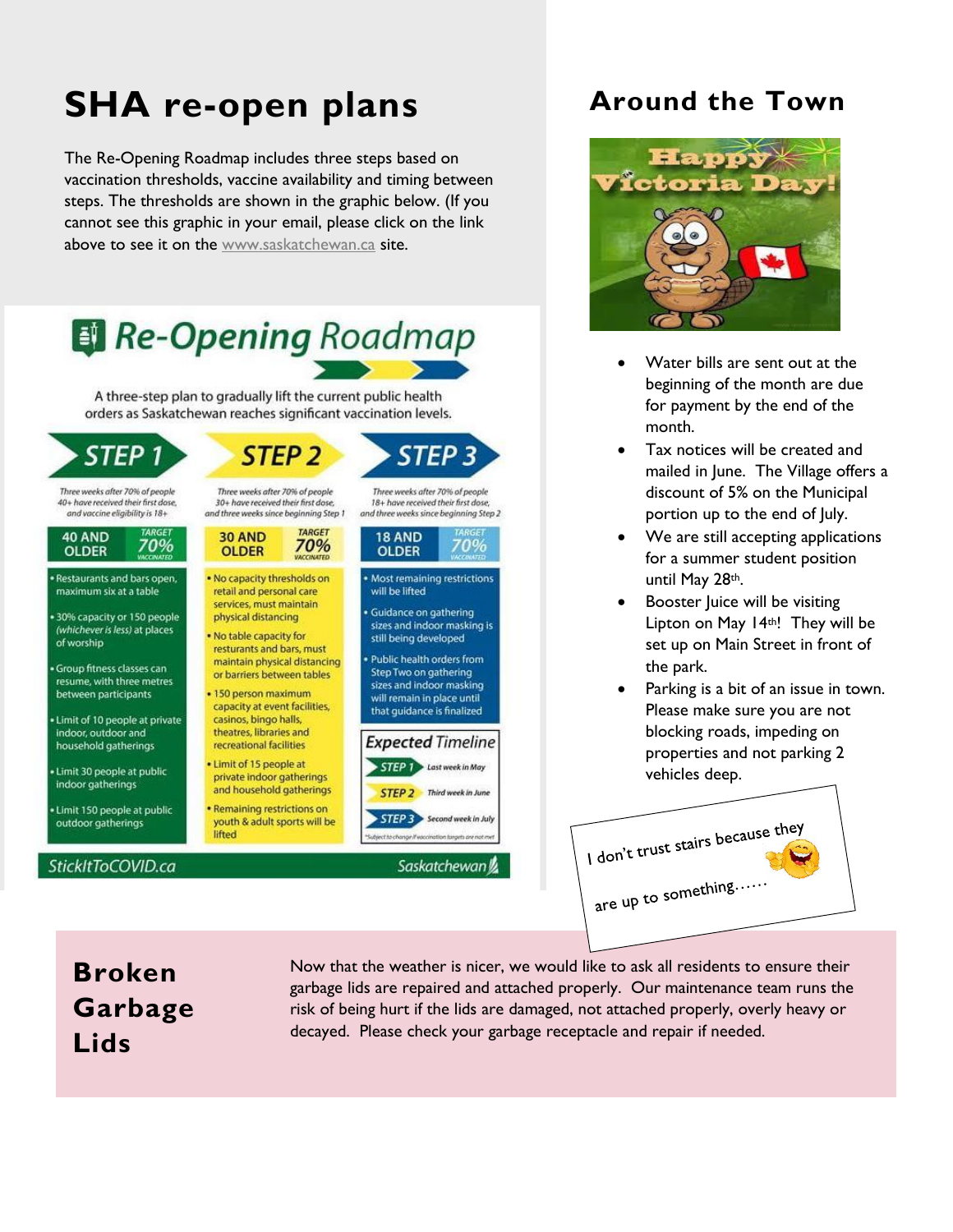# **MARK YOUR CALENDARS!**

**Booster Juice** is headed to Lipton!

They will be stopping Lipton so have your pennies/dimes/quarters ready to get a sweet treat to begin the season with a boost.

**Friday, May 14th** they will be on Main Street parked in front of the park from

**11 am to 6 pm.**

You know what rhymes with Friday?





DON'T MISS OUT!!

Building Permits are required in the Village. If you are unsure what does and does not need a permit contact the office. We are happy to help you out.

- Development or construction (new, alterations, additions, structural repair, replacement, removal or demolition) of buildings or structures greater than 9.2 m2 (100 ft2);
- Sidewalks; driveways; or decks higher than 600 mm (2 ft) from ground to the walking surface.

It is always better to be sure than try to correct an error and have to remove what you have constructed.



# RCMP Reminds the public of ATV Laws

The Fort Qu'Appelle RCMP would like to remind the public about laws associated with the All-Terrain Vehicles Act. ATV's include quads, dirt bikes and off-road utility vehicles. To operate an ATV in any public areas, a person must be at least 16 years old, hold a valid driver's license. (Those between 12 and 15 can operate while supervised by someone who has a valid license or passed an approved ATV training course.

ATV's can be operated on Crown land or highway right-of-way's, such as ditches. They cannot be operated on any street, road or highway, or for crossing a bridge, unless it is authorized by permission of the land owner.

It is illegal to operate an ATV while impaired by alcohol or drugs, even when doing so on private land.

# **ATV Fines**

Operate an ATV without a driver's license **\$150** Operate an ATV without landowner's permission **\$80** Exceed a reasonable and safe speed **\$150** Operate an ATV with a passenger unless the ATV was designed to carry a passenger **\$90** Fail to immediately stop ATV on request of peace officer **\$90** Fail to wear helmet and eye protection **\$100**

Operate an ATV on the travelled portion of a highway without authorization **\$150**

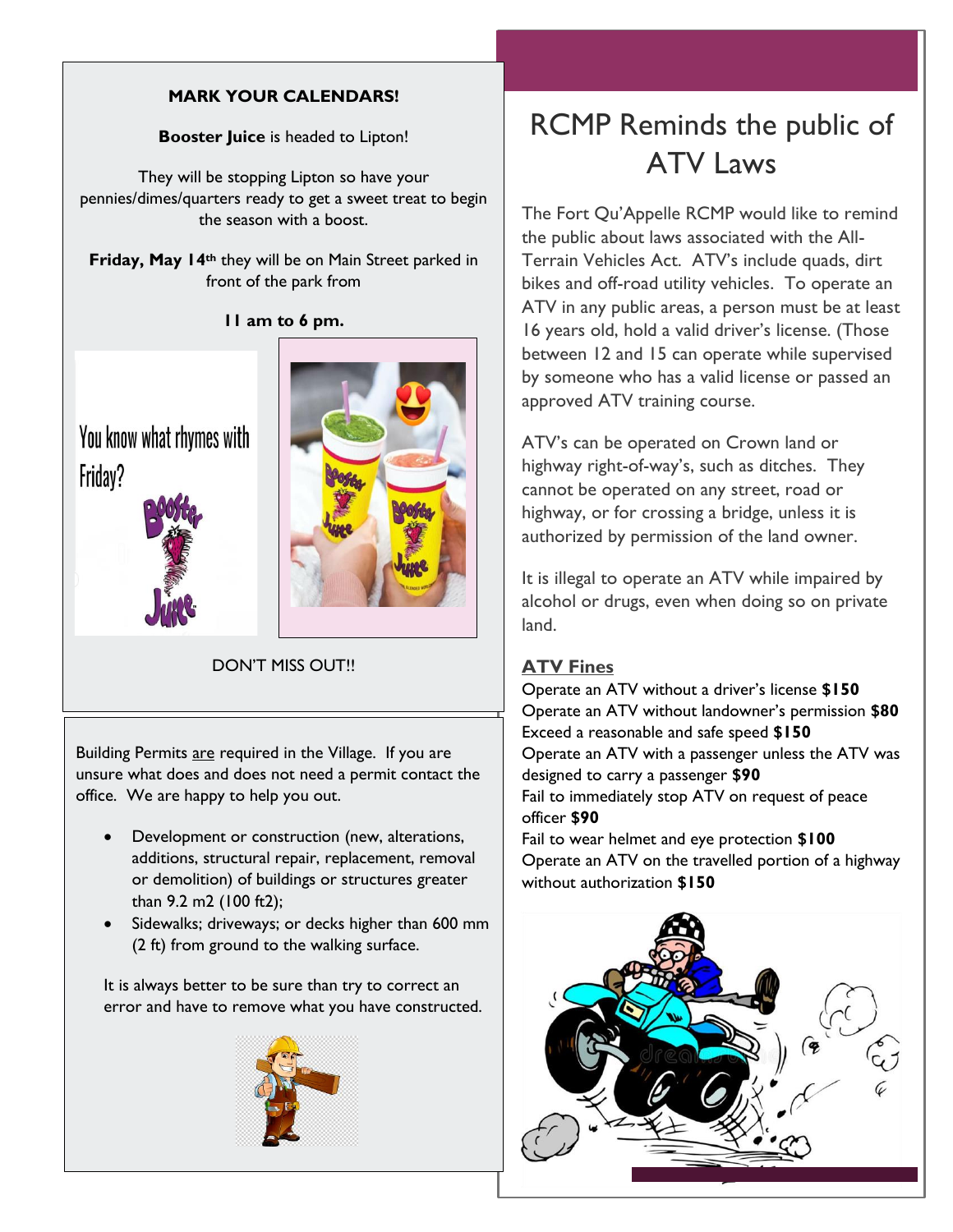

North Valley Waste Management has a new website!

Visit them at [https://northvalleywaste.ca](https://northvalleywaste.ca/) for all their information for the waste site, contact information and rates.

The Recycle Bins in Lipton are located across from the Shop/Fire Hall. There is a new sign placed to indicated what can and cannot go into those bins. Please read the sign and adhere to the rules.

The Recycle bins are for Lipton residents ONLY!

There is a metal bin located by the RM of Lipton Shop for residential use. Metal Only! No garbage!



# TICK SEASON



Yes! It had to be said! Ticks are back and they are a pain. Here are some tips to deal with ticks:

- 1. Wear long sleeves and pants, and tuck your pants into your socks.
- 2. Stick to the middles of the trails when hiking.
- 3. Insect repellant is effective with at least 30% deet.
- 4. Once home, check your skin immediately. They like all parts of the body but really like hairlines, ears, belly buttons and groin areas.
- 5. Bathe within 2 hours of having been outside and check your gear for ticks too. Tumbling your clothes in the dryer on high heat for an hour will kill any ticks you may have collected.
- 6. Remove ticks as fast as you can. If you remove a tick within the first 24 hours the risk of Lyme Disease drops significantly as it takes time for bacteria to get into your blood stream.
- 7. Remove ticks with fine tip tweezers keeping the tick intact.
- 8. If you suspect you have an infection or Lyme Disease, contact your physician immediately.
- 9. Keep yards cut and tidy as ticks like to hide in the long grass or weeds.
- 10. Check your animals! They can bring them into your home, cause them illness and create a huge headache. Check them thoroughly and often!

For more information visit Saskatchewan Tourism:

[https://www.tourismsaskatchewan.com/saskparks/S](https://www.tourismsaskatchewan.com/saskparks/SiteAssets/Lists/News/ByPark/TickInformation.pdf) [iteAssets/Lists/News/ByPark/TickInformation.pdf](https://www.tourismsaskatchewan.com/saskparks/SiteAssets/Lists/News/ByPark/TickInformation.pdf)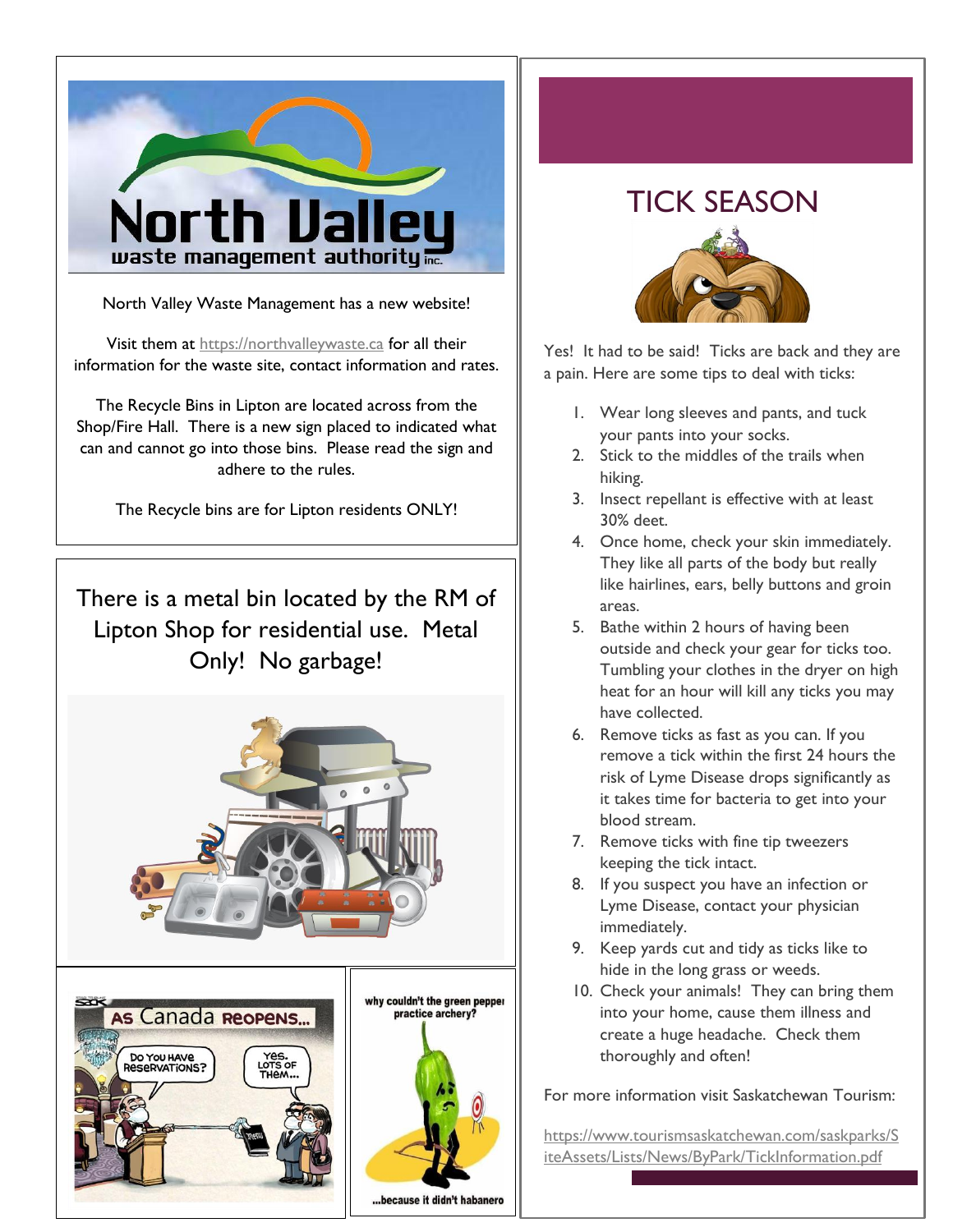# **LIPTON FIRE DEPARTMENT**

The Lipton Fire Department has been out training to serve Lipton and the surrounding area better. They had the water pumper out getting familiar with it and also took part in a training opportunity in Cupar with the Jaws of Life. Thank you for all you do to keep us safe!







# FUN FACTS!

- 1. The only letter that doesn't appear on the periodic table is J.
- 2. The flashes of colored light you see when you rub your eyes are called "phosphenes".
- 3. The youngest Pope in history was Pope Benedict IX who was 11 years old at the time of the election. He is also the only person to have been the Pope more than once.
- 4. Standing around burns calories. On average, a 150 pound person burns 114 calories per hour while standing and doing nothing.
- 5. There is a punctuation mark used to signify irony or sarcasm that looks like a backwards question mark ?
- 6. Lettuce is a member of the sunflower family.
- 7. A cluster of bananas is called a "hand". Along that theme, a single banana is called a "finger".
- 8. Those cute furry bits inside a cat's ear are called "ear furnishings". They ensure that dirt doesn't go inside and also helps them to hear well.
- 9. There are times when Pluto is closer to the Sun than Neptune – one of these timelines was from 1979 to 1999. It won't happen again until 2227.